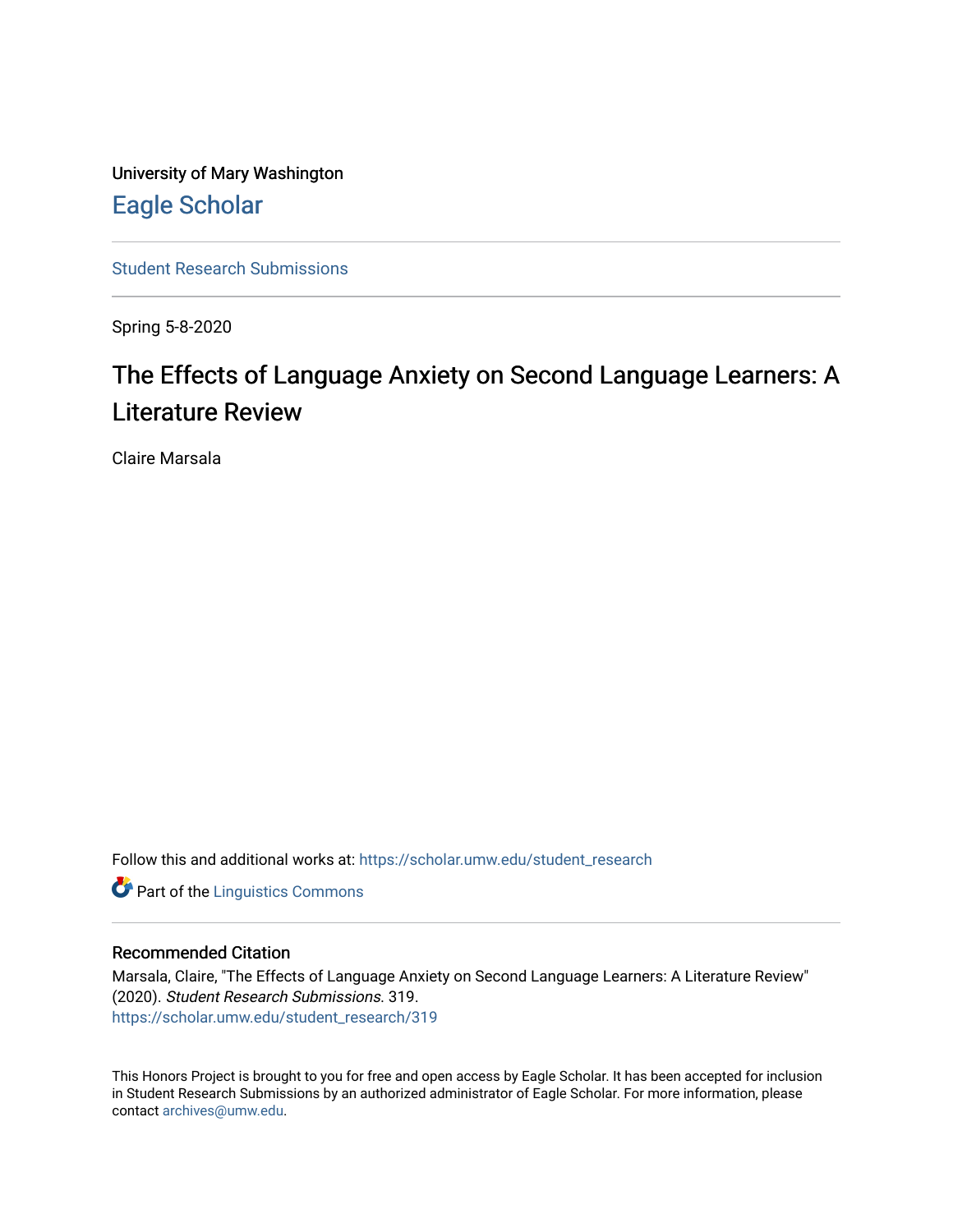The Effects of Language Anxiety on Second Language Learners: A Literature Review

Modern language programs in the United States are struggling. A multitude of social and political variables contribute to this decline. One such variable that affects almost every second language learner is language anxiety, a feeling of panic stress that uniquely occurs in the context of the second language acquisition process, especially in a typical classroom setting. The increase in understanding of language acquisition over the last few decades has revealed the significance of language anxiety in this process. MacIntyre and Gardner (1994) define language anxiety as "the feeling of tension and apprehension specifically associated with second language contexts, including speaking, listening, and learning" (284). Although a relatively new concept, dozens of studies have been conducted to test the effects of language anxiety.

As an attempt to make sense of this sea of studies, I will present the current research on how language anxiety and affective filters impact second language learning. First, I will discuss the languages that participants of previous studies studied. To give some context for language acquisition, I will discuss the key points of language acquisition that Krashen developed in 1982. Next, I will provide the various findings on the existence and effects of language anxiety. Diving even deeper, I will then discuss the relatively new development of the concept the "affective filter." Finally, synthesizing all this information, I will suggest how language teachers might apply this to their classes.

Among the groups of language learners that previous literature examined, many were learning English as second language learners. Two of the studies (Alrabai and Moskovsky 2016 and Mehmood 2018) were conducted in Saudi Arabia, so the participants were native Arabic speakers learning English as a foreign language. One group's participants (Henter 2014) were Romanian native speakers, and the fourth group's participants (Ni 2012) were Chinese native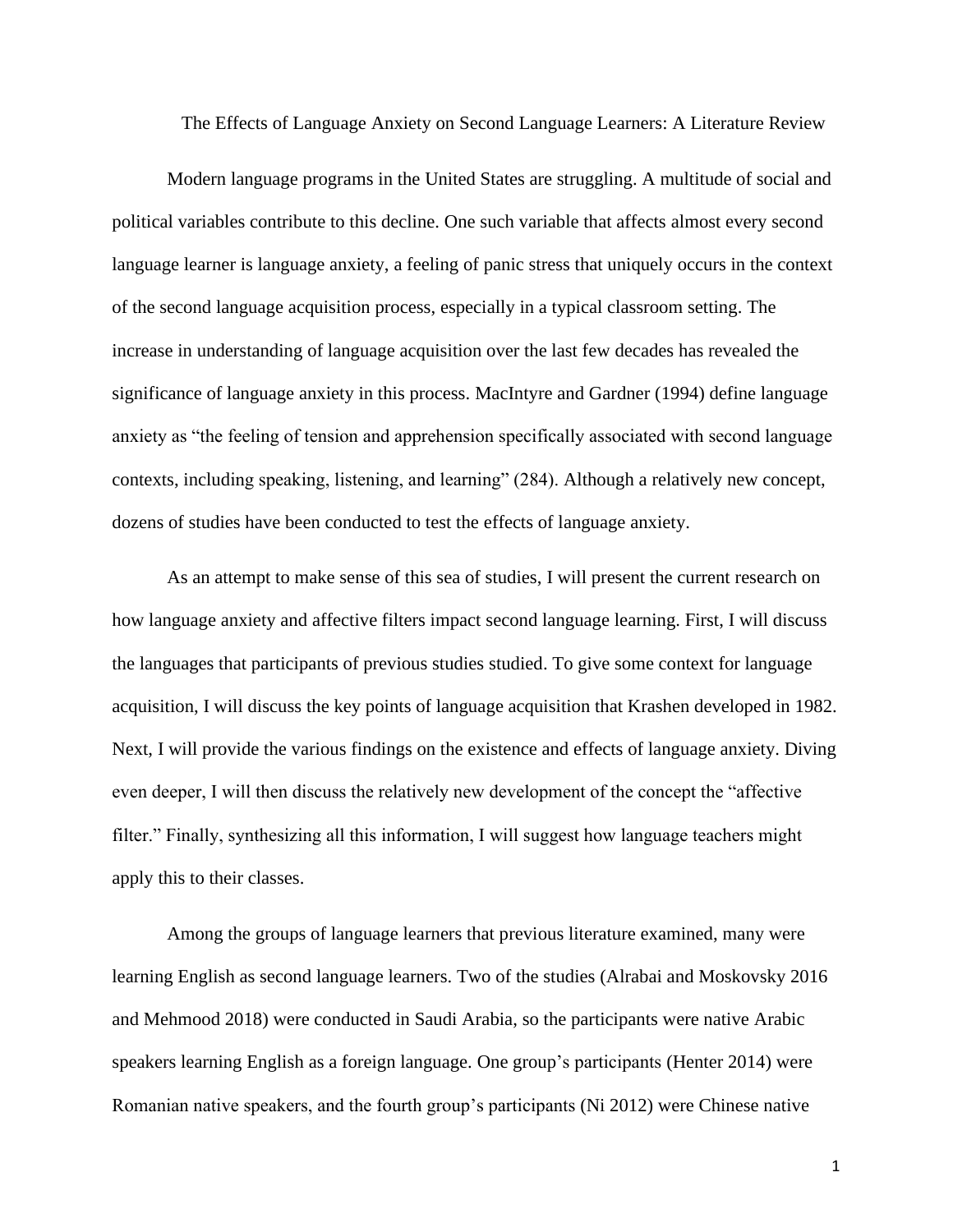speakers. It makes sense that so many people around the world want and have the motivation to learn English since it's such a powerful world language. Interestingly, there were an equal number of studies with French learners. One group of them (Bosmans and Hurd 2016) was comprised of monolingual British participants, two with monolingual Canadian participants (Macintyre and Gardner 1994 and MacIntyre, Noels, & Clément 1997), and one with bilingual Canadian participants (Macintyre and Charos 1996). I presume that the number of studies on French acquisition is due to the language divide between monolingual Canada and bilingual Canada. There was just one sole group of participants that were learning Japanese (Liu, Xu, and Wang 2018), and they were native Chinese speakers. Finally, one study (Schinke-Llano and Vicars 1993) evaluated the effects of language anxiety on monolingual American students learning French, Spanish, and/or Italian. This was particularly interesting because the study sought to find out if there were discrepancies among the different languages. Their findings were stable, no matter what language was being studied. However, if the languages had not all been Romance languages, perhaps the results would have differed.

Stephen Krashen contributed considerably to the understanding of second language acquisition, and he was one of the first linguists to consider the effects of language anxiety on language acquisition. In his book, *Principles and Practice in Second Language Acquisition,* Krashen breaks down his five hypotheses related to second language acquisition: the acquisitionlearning distinction, the natural order hypothesis, the Monitor hypothesis, the input hypothesis, and finally, the affective filter hypothesis. Although only the affective filter hypothesis centers around language anxiety, each of the other hypotheses give it a different perspective.

Despite acquisition and learning often being used interchangeably, Krashen distinguishes each of them. Language acquisition is subconscious; therefore, a speaker may not know the rules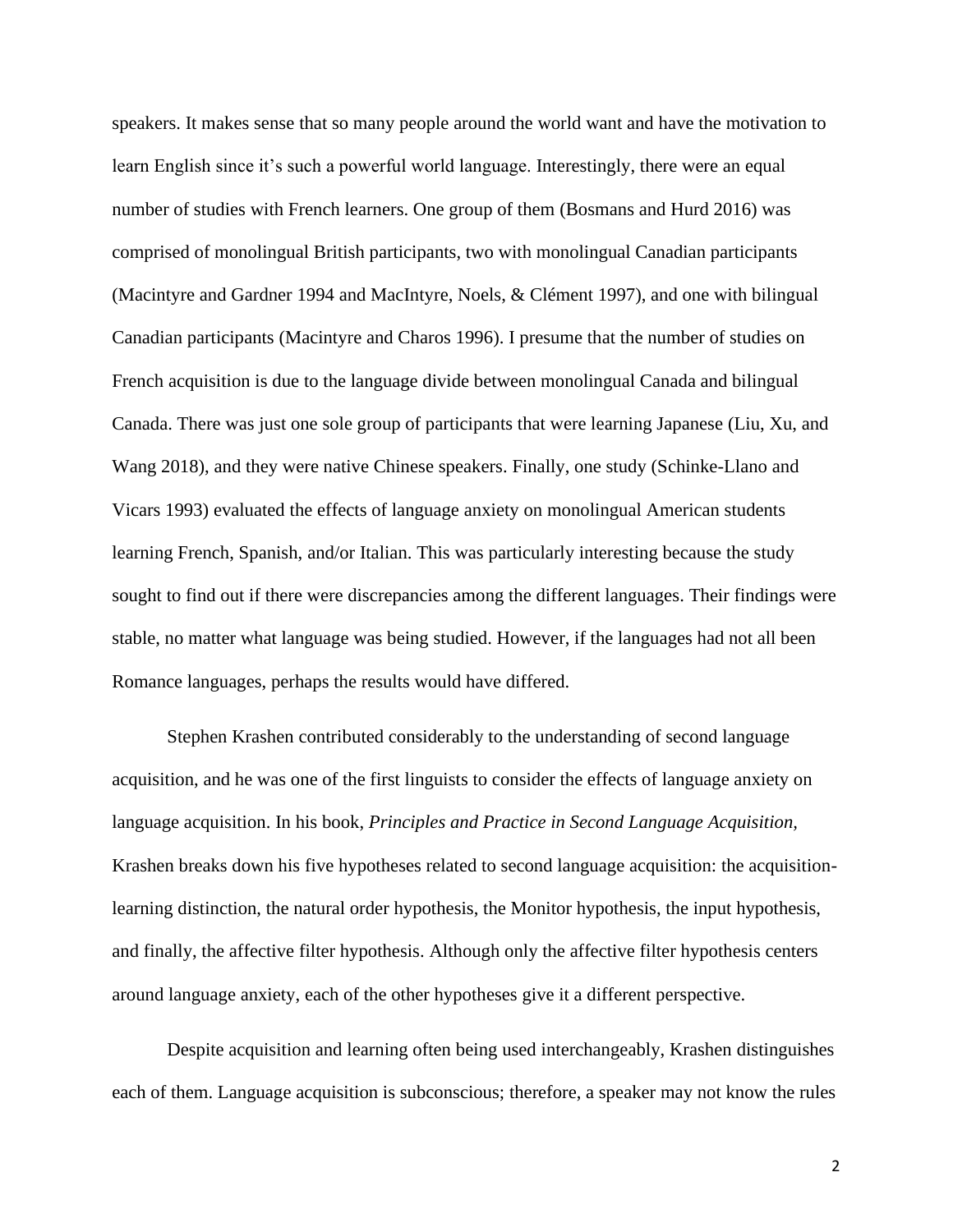of the language, but their instinct leads them in the right direction. Native languages are acquired, as opposed to learned. The process of native language acquisition is natural and does not require much conscious effort. Therefore, this process does not tend to induce stress or anxiety. Krashen mentions that, although significantly more difficult, second languages can be acquired as well. Typically, second language classrooms foster language learning more than language acquisition. The usual memorization drills and repetitive verb conjugations that one imagines when thinking about learning a language do not foster acquisition; rather, they foster language learning. While acquisition is a subconscious process, learning requires a conscious effort to gain knowledge and technical syntactic rules of a second language. This language learning process induces language anxiety more than the acquisition process. Furthermore, despite common belief, learning does not become acquisition. No matter how many times conjugations are drilled, the rules will never be acquired; they may only be learned. Although language learning has its place in supplying the monitor, which will be explained later, or for the purpose of language appreciation, it is not a prerequisite for acquisition. Therefore, the stress of grammatical drills is rarely worth the outcome because it may result in language learning, but not acquisition. Knowing the difference between language learning as a conscious effort and language acquisition as a subconscious process could help relieve some of the stress that second language learners have. However, language learning is not completely invaluable. When language is learned (such as through the grammatical drills mentioned above), it contributes to the learner's monitor, which will be discussed later.

Krashen's second theory, the natural order hypothesis, involves language acquisition. He posits that a predictable order exists in which syntactic rules are acquired. In other words, there is a range from beginner topics to advanced topics that one should follow while acquiring a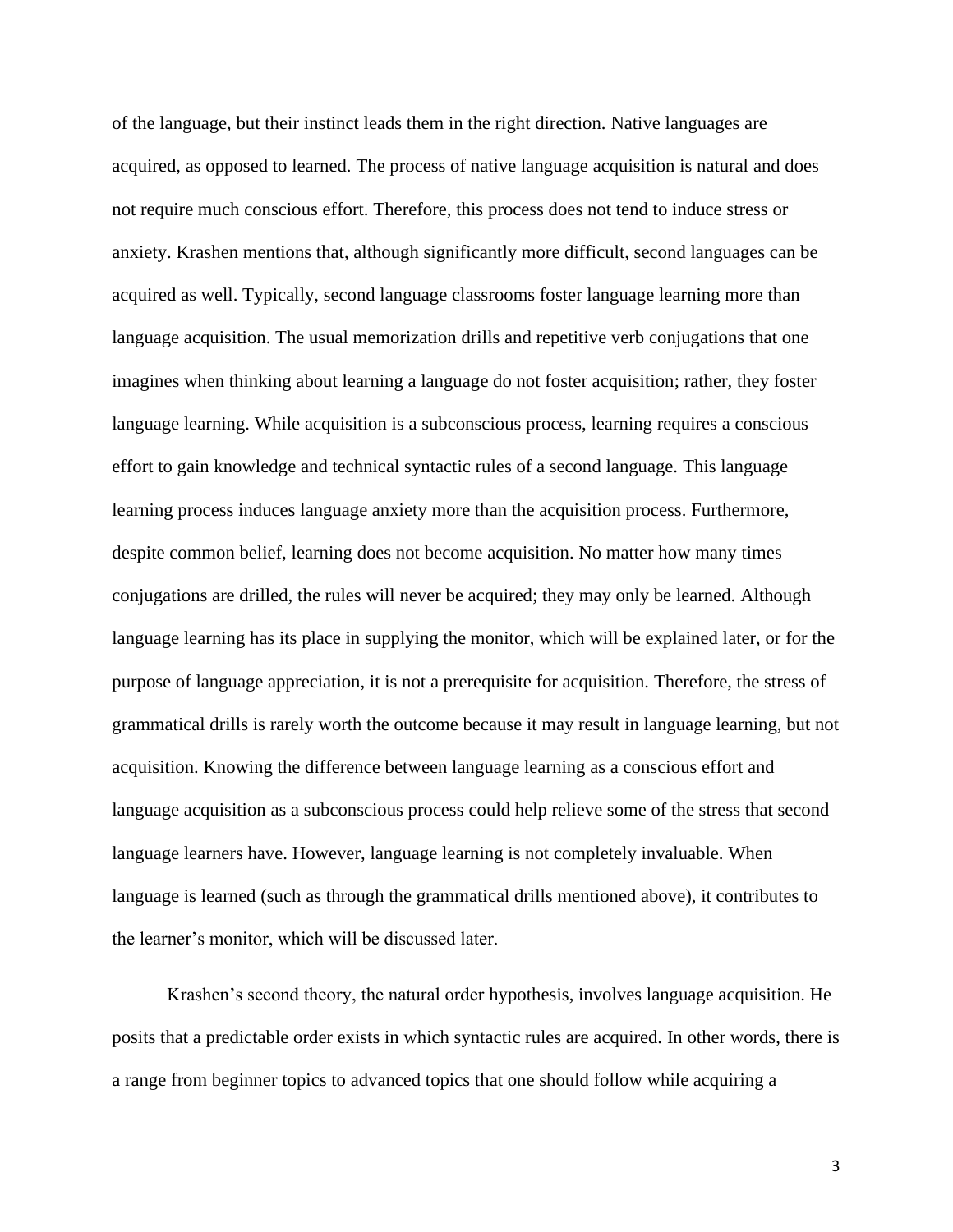language. Krashen illustrates the idea that a second language student should study a grammatical rule slightly more difficult than the rule previously studied with the equation  $i + 1$ . The "i" stands for input, as in the information being presented to the students. In the equation, it represents the topic that was already studied, so after adding 1 to that, the result is the next topic to study. Ideally, language teachers would follow this order. If advanced topics are introduced too early, students may begin to feel overwhelmed. Unfortunately, this order is unknown, but language teachers may start with simpler topics in order to limit their students' anxiety.

The next theory that Krashen explains is the monitor hypothesis, which deals with both acquisition and learning. The theory is dependent on the idea that acquisition causes utterances, whereas learning edits them. Speakers use this "monitor" to revise their errors, but it may only be accessed if the speaker has time to reflect, a focus on form, and the knowledge of the rule. Krashen explains that there are three types of monitor-users: the over-user who is so afraid of making an error that they fail to produce language at all, the under-user who likely has not learned the necessary rules of the language, and finally, the optimal user who knows how to use their monitor in a way that doesn't interfere with their language production. The monitor overuser is a student suffering from language anxiety. They are so anxious about making an error that they refuse to produce any language at all. So, although the monitor may help second language learners, their anxiety levels must be lowered prior to their use of the monitor.

The fourth theory Krashen discusses, the input hypothesis, is based on the idea that speakers seek to communicate, rather than to acquire the grammatical structure of a language. Therefore, language acquisition requires more than just  $i+1$ ; it necessitates effective communication. Language learners must be exposed to simple speech that is roughly tuned to their level and that contains relevant topics. Studying topics that are appropriate for them and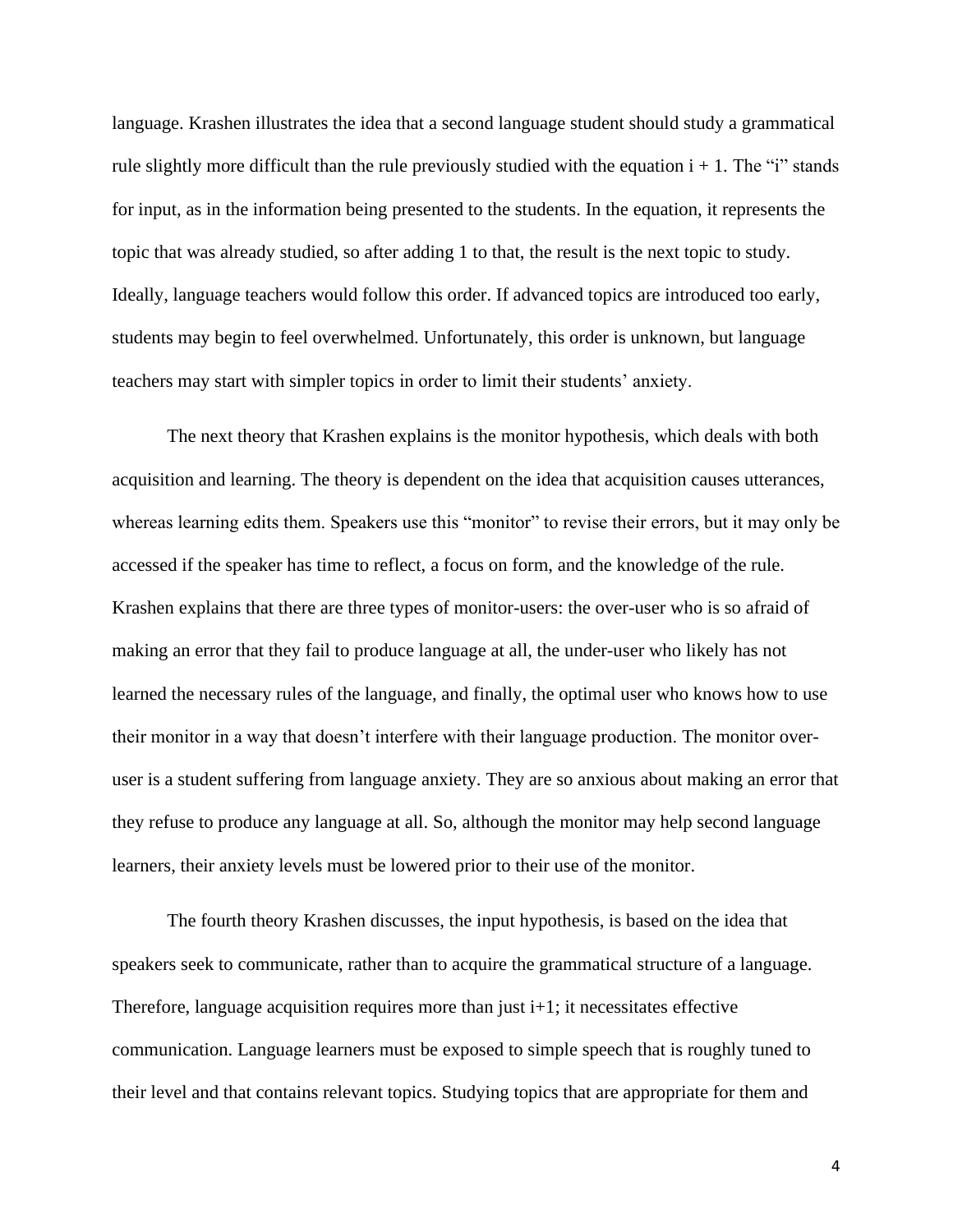using texts that interest them will help reduce language anxiety. Krashen links this idea with the "silent period" theory. When a language learner is in the beginner stage of acquisition, they may refuse to produce language for a short period of time. However, according to this theory, they are still acquiring language through input, even if they do not produce anything. It's important not to force students in their silent period to speak because their increased language anxiety levels will harm them more than forced production would help them.

MacIntyre and Gardner (1994) build off Krashen's input hypothesis by creating a threepart model that describes the language acquisition process. The three parts are Input, Processing, and Output (283). Input is described practically the same as Krashen described it. While students are in the Input stage, they are being given a stimulus (in the form of the target language), and the initial representation of this information is stored in the memory. At this point in the language acquisition process, anxiety affects "all subsequent stages" (286). In the Processing stage, immediately following the Input stage, the brain organizes, stores, and assimilates the new information (286). Language anxiety derails memorization at this stage. The final stage, Output, is the production of language (287). Stage fright and "freezing" on exams exemplify language anxiety during the Output stage (287). Their study tested the effects of language anxiety, not general anxiety as they explained not all forms of anxiety influence second language learning, on each of these stages. All three stages were found to be negatively impacted by language anxiety. Overall, anxious students had les second language knowledge then non-anxious students, and they had a more difficult time accessing and producing the knowledge they did have.

Soon after Krashen published his account on second language anxiety in 1986, MacIntyre and Gardner collected all relevant articles they could find about the effects of language anxiety on achievement in second language learning to form an annotated bibliography called *The*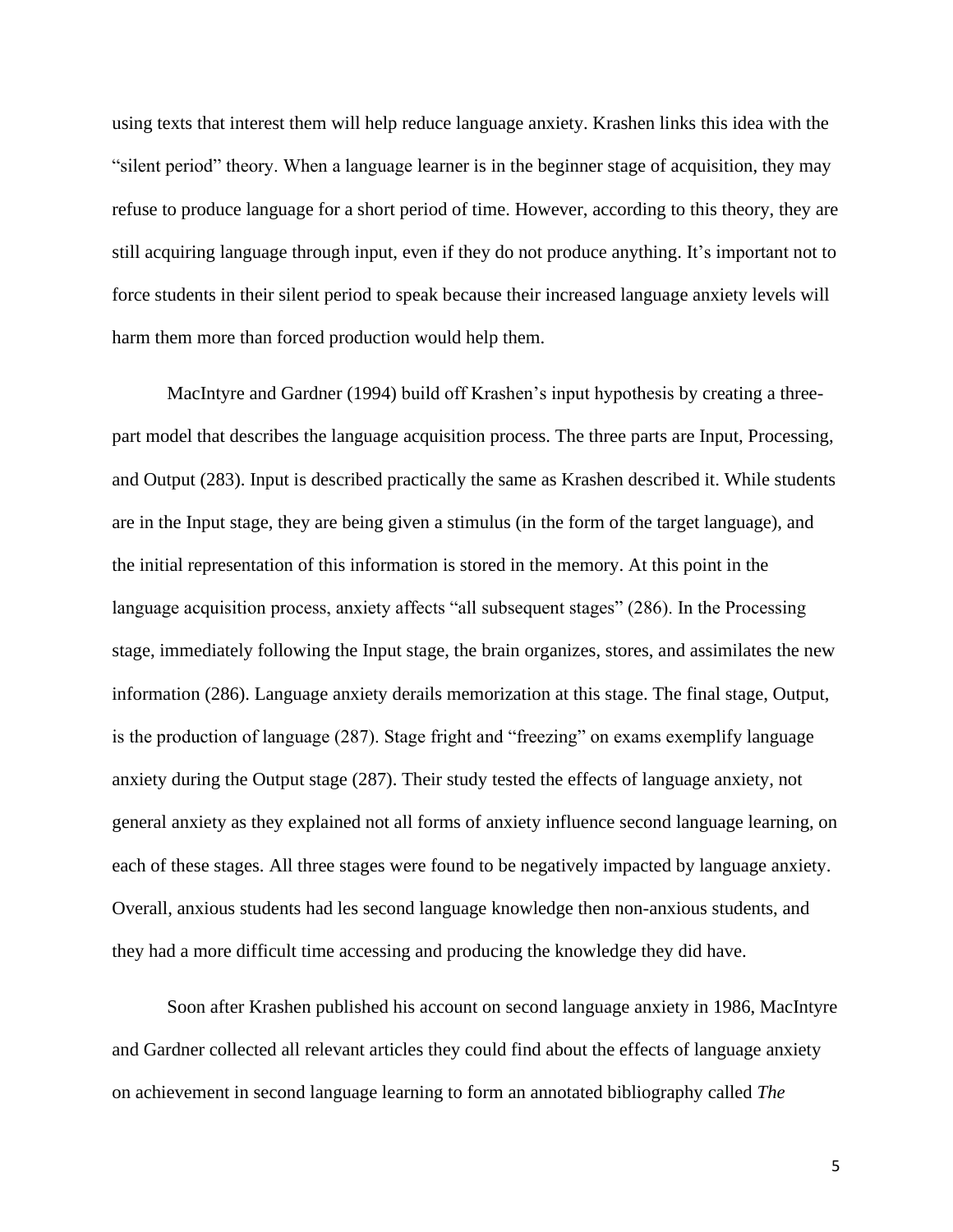*Measurement of Anxiety and Applications to Second Language Learning: An Annotated Bibliography* (1988). The assembled information validates Krashen's claims about language anxiety. There was widespread agreement that levels of anxiety correlates negatively with second language achievement and performance, especially in the cases of oral production. Many linguists had developed their own scales with which they tested the anxiety levels of the second language learners (such as MacIntyre and Gardner 1994 and Mehmood 2018). These scales not only quantified the severity of a learner's anxiety, but they also served as predictors for a learner's achievement.

Another article written by MacIntyre, but in collaboration with Noels and Clement this time, *Biases in Self-Ratings of Second Language Proficiency: The Role of Language Anxiety* (1997), investigates the relationship between perceived language ability and actual competence, which are both potentially impacted by language anxiety. This study found that learners with low levels of anxiety, likely those that are self-confident, tend to overestimate their level of competence, while learners with high levels of anxiety tend to underestimate it (266). It also validated the claim that language anxiety negatively impacts language proficiency: "as language anxiety scores increase, the ratings of ideas expressed, output quality, and self-rated competence decline" (274). Anxious students were found to express fewer ideas, implying anxiety affects what students say as well as how they say it. This creates a vicious cycle because when a language learner fails to produce language and receive corrections, they are unable to improve.

Bosmans and Hurd (2016) is one of the most recent of those that I reviewed. It focused on the effects of language anxiety on specifically the pronunciation of second language learners in distance learning contexts (in this case, learners that are enrolled in an online language course). Not only is there a lack of research on the effects of language anxiety on pronunciation, but there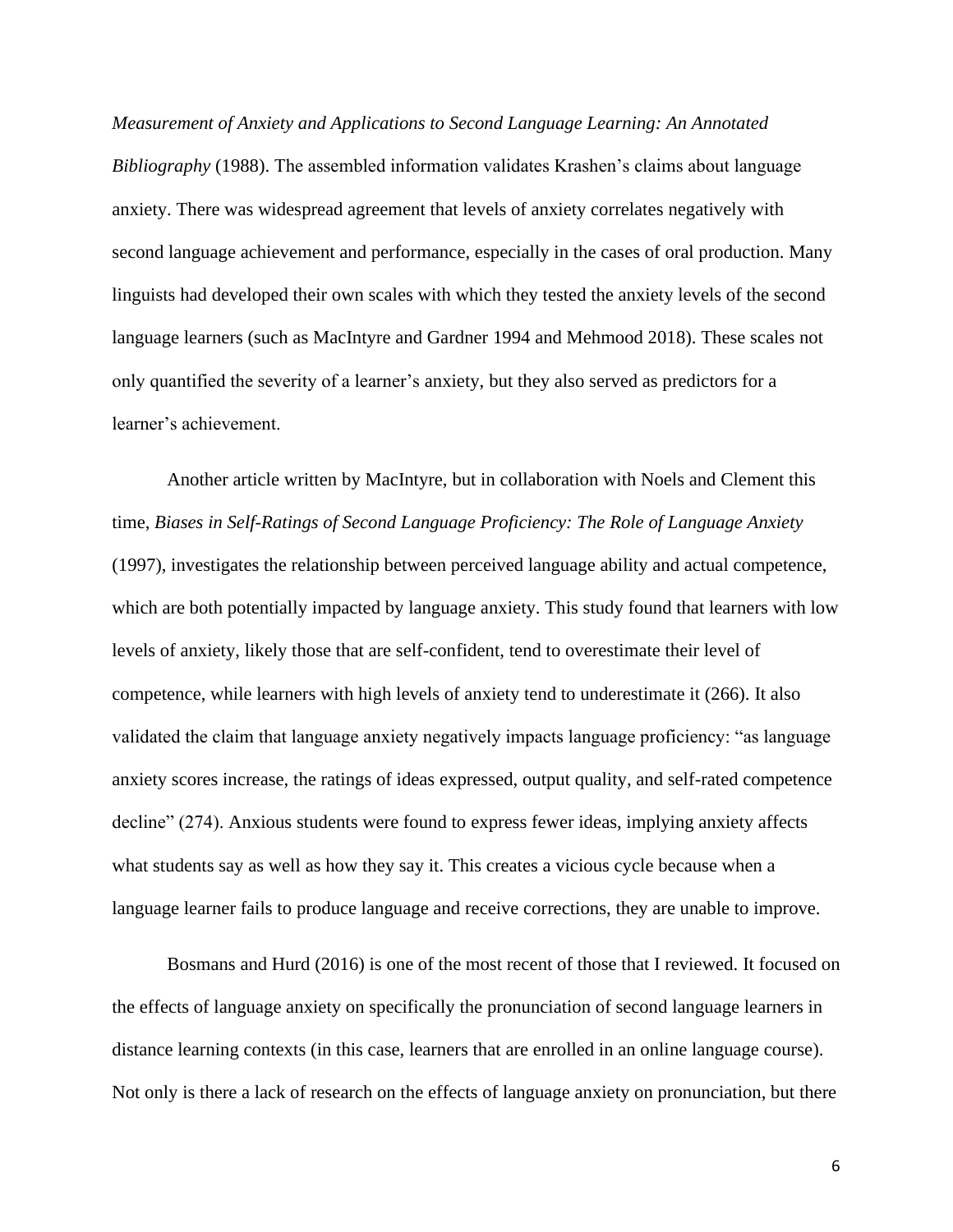is also a lack of instruction of pronunciation in general in foreign language classes (289). As one might expect, they were able to confirm their hypothesis that low levels of language anxiety correlate with high phonological scores (295).

The final hypothesis that Krashen includes is the most relevant to the issue of language anxiety. Although not his own theory (it was produced by Dulay and Burt in 1977), Krashen is often credited for its development. He explains that affective factors, such as motivation, selfconfidence, and anxiety significantly influence language acquisition (31). The "affective filter" refers to the idea that these affective factors, such as language anxiety, can block input, disrupting acquisition. Therefore, if anxiety levels are raised to a certain extent, it may be impossible to acquire language in that moment. A low anxiety environment is more inducive to absorbing comprehensible input.

Many studies of language anxiety adopted the affective filter theory Krashen popularized and applied it to their own research. In Mehmood (2018), the most recent of the articles I reviewed, several aspects related to the affective filter are investigated. Mehmood hypothesized that second language learners adopt high affective filters to filter out the input coming at them, that affective factors such as low self-confidence, low motivation, and high anxiety contribute to a negative self-evaluation and higher affective filters, that there is a direct relationship between classroom environment and the previously mentioned negative self-evaluation, and that a change in the classroom environment can, therefore, change a learner's self-evaluation. All of these hypotheses were validated through this study. The conclusion advises teachers to be aware of the relationships between their classroom environment and the learners in order to cater to their needs. However, specific pedagogical implications are absent.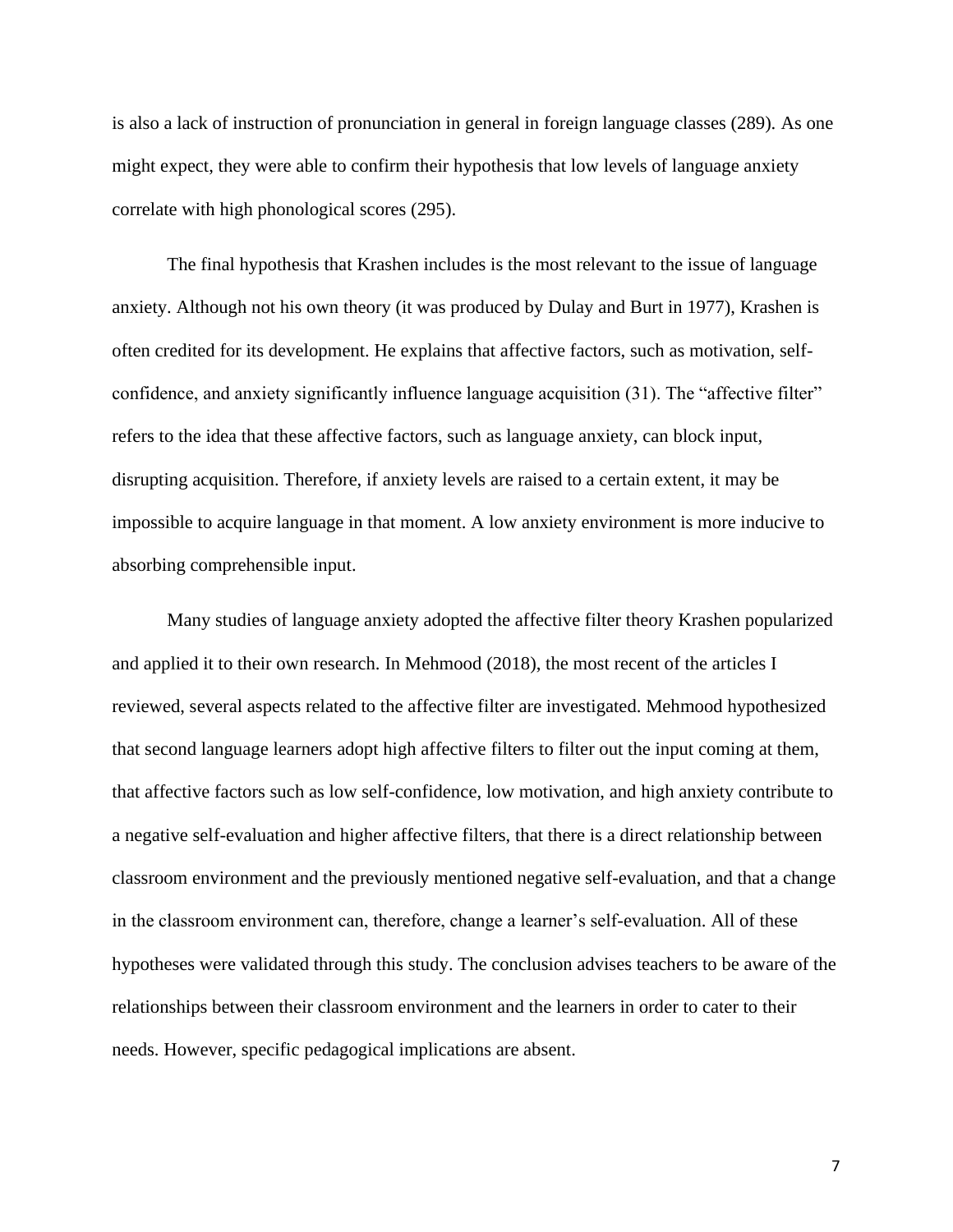Unlike the previous article, Schinke-Llano and Vicars (1993) sought to determine which classroom activities lowered the affective filter the most, which classroom activities allowed for the most negotiated interaction, and if these were the same activities. Their study involved the assessment of two teacher-fronted activities (one with a group response and one with an individual response), one student group problem solving activity, and one dyadic activity with two-way information gap questions. The results of the study were not very conclusive because the various learners ranked all of the activities differently. What the study was able to conclude was that lowered affective filters do not work at cross-purposes with negotiated interaction, but there was also no magnifying effect. For practical usage, they recommended a healthy mix of activities that involve negotiated interaction and activities that foster low affective filters.

While this study failed to discover successful pedagogical tools that could be implemented, Krashen and many others have linked the theories of language anxiety and the affective filter to real life contexts. Krashen (1982) discusses several pedagogical implications of his theories. When discussing the natural order hypothesis, Krashen notes that that students in a given class are often not all on the same level of competency. Notwithstanding, they are often only taught a rule once. Although the natural order is unknown, teachers may help remedy the varying levels of competency through differentiated instruction and scaffolding content.

Krashen's main pedagogical implication focuses on error correction. For example, Krashen ponders whether or not errors should be corrected in the second language learning context. Error correction often causes increased anxiety and affective filters; therefore, error correction could be more detrimental than beneficial to a student's language development. Krashen suggests that error correction should only be used for learning situations, not acquisition situations, and never during free speech. They may be administered for writing and grammatical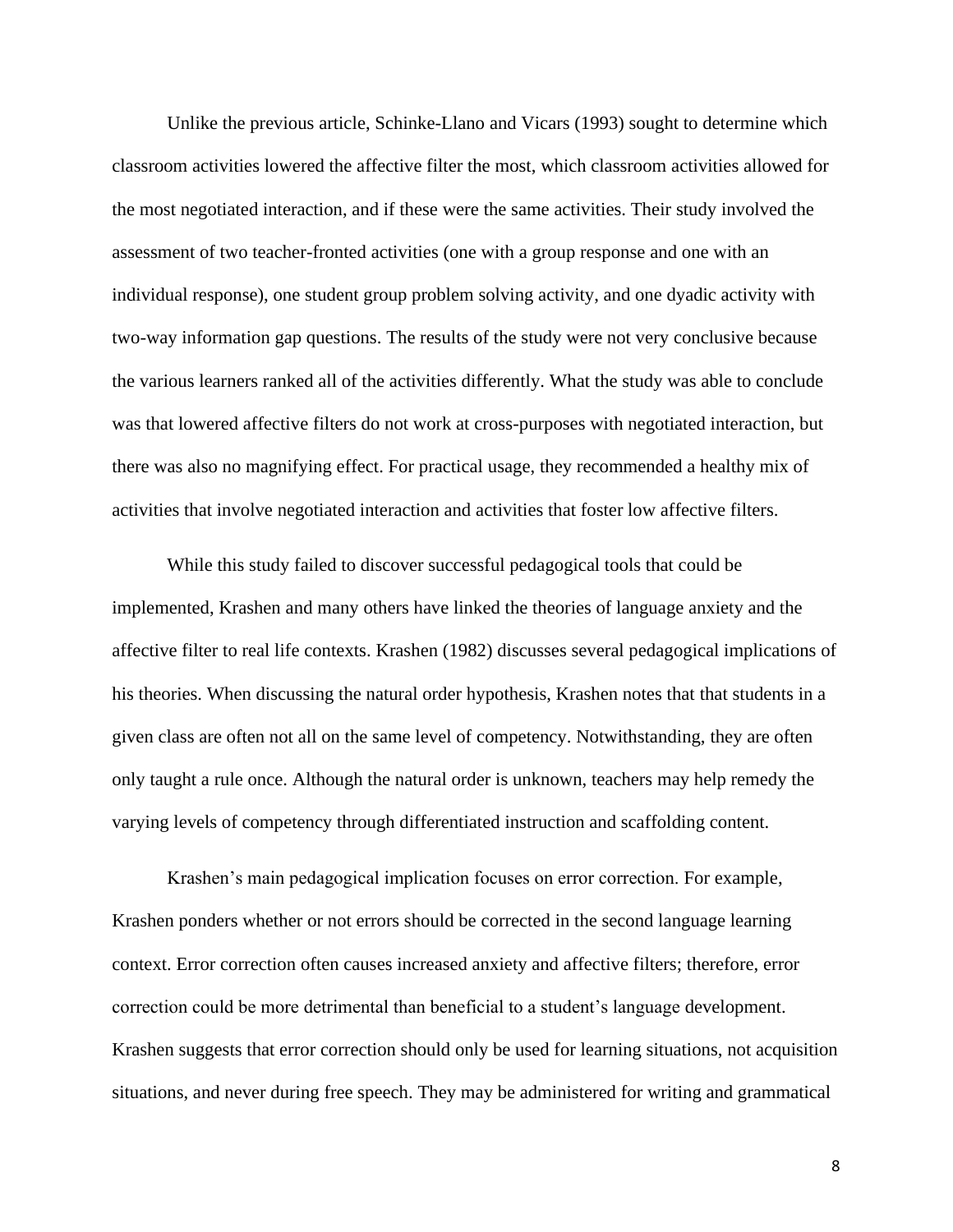tasks; however, he argues that only errors that interfere with communication, occur frequently, or are stigmatized should be corrected. Otherwise, the effects on the learner's anxiety level are not worth it.

Although affective filters will always be at least slightly increased in "artificial linguistic environments," like the classroom setting, there are pedagogical methods that can be implemented to keep the affective filters as low as possible (Krashen, 162). Krashen himself recommends conversations with native speakers, pleasure reading, and immersion programs. MacIntyre and Gardner (1994) asserts that "increased effort can compensate for the effects of anxiety" (300). Language teachers can apply this knowledge by helping their students develop metacognition, an awareness of their own learning. Horwitz and Cope (1986) supports this implication. It explains that teachers may help their students cope with anxiety, or they can try to create a classroom environment that does not foster anxiety (or both). It also concurs with Krashen that moving away from the classroom setting is also beneficial.

These studies have all emphasized the importance of considering affective factors when creating pedagogical theories and solutions. Supportive teachers who acknowledge the feelings of their students can help reduce language anxiety and lower affective filters. In turn, the lower affective filters reduce the negative effects on second language acquisition. Focusing on the students' affective factors not only allows the students to feel more comfortable in their language class, but it also allows language teachers to teach more effectively and language learners to acquire the target language more successfully.